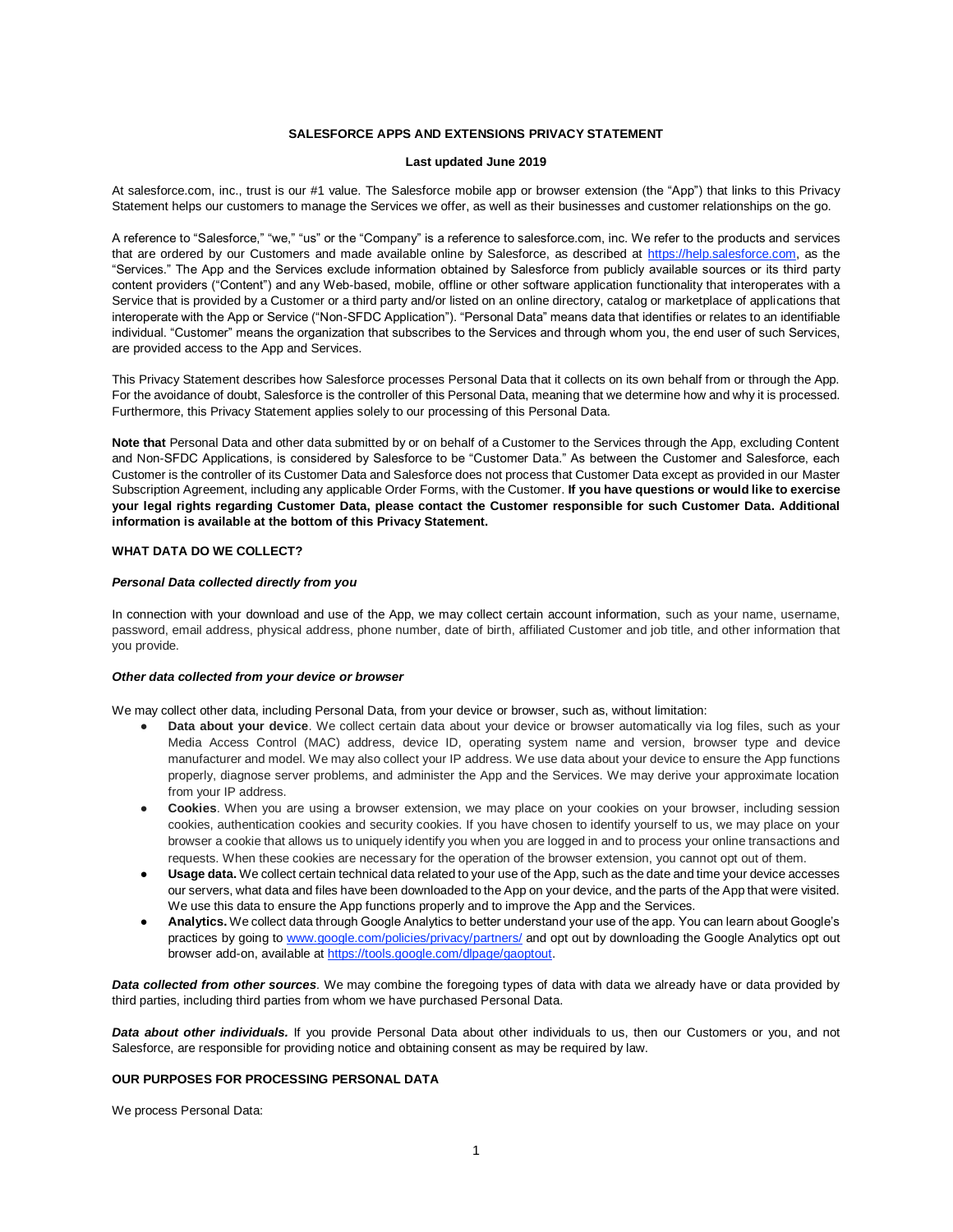- Based on our legitimate interests or as necessary to perform our contract with you or your affiliated Customer, to administer, improve and provide to you the App and the Services. In particular, we may use Personal Data to analyze trends and usage, assess capacity requirements, identify Customer opportunities and conduct surveys, build models and train our algorithms to allow us to better serve you and other users and personalize content and features for you, and for research and development activities for new products and services;
- Based on our legitimate interests, to keep the App and the Services secure, including through identity management and security monitoring to detect, prevent and respond to suspicious activity, fraud, intellectual property infringement, misuse of the App or the Services, violations of our terms or law and for other similar purposes;
- Based on our legitimate interests or to comply with applicable law, to communicate with you, to provide notices regarding our policies, terms and conditions or to send you marketing communications or product recommendations.

# **HOW WE MAY SHARE YOUR PERSONAL DATA**

We may share your Personal Data:

- With your affiliated Customer, if we are providing this App to you pursuant to a Customer's subscription to the Services;
- With our service providers, who provide services such as IT and system administration and hosting, credit card processing, research and analytics, marketing, customer support and data enrichment for the purposes and pursuant to the legal bases described above; and
- Within the Salesforce corporate group and with companies that we acquire in the future when they are made part of the Salesforce corporate group. A list of companies within the Salesforce corporate group is provided as an exhibit to our Annual Report, available [here.](https://investor.salesforce.com/about-us/investor/financials/default.aspx)

When we share your Personal Data as described above, we take reasonable steps to ensure that recipients provide the same or equal protection of your Personal Data as Salesforce provides here.

# **OTHER USES AND DISCLOSURES**

On the basis of our legitimate interests or compliance with legal obligations, we may use or share your Personal Data as necessary or appropriate (a) to comply with applicable law, including laws outside your country of residence; (b) to comply with legal process; (c) to respond to requests from public and government authorities, including authorities outside your country of residence and to meet national security or law enforcement requirements; (d) to enforce our terms and conditions; (e) to protect our operations; (f) to protect the rights, privacy, safety or property of the Salesforce, you or others; and (g) to allow us to pursue available remedies or limit the damages that we may sustain.

We may also share your Personal Data with relevant third parties if we are involved in a corporate transaction, such as a merger, reorganization, dissolution or other fundamental corporate change, or if all or a portion of our business, assets or stock are acquired by a third party.

# **DATA RETENTION**

Salesforce may retain your Personal Data for a period of time consistent with the original purpose of collection (see the "Our Purposes for Processing Personal Data" section above).

# **YOUR RIGHTS RELATING TO YOUR PERSONAL DATA**

You have certain rights relating to your Personal Data, subject to local data protection laws. Depending on the applicable laws and, in particular, if you are located in the EEA, these rights may include:

- To access your Personal Data held by us;
- To rectify inaccurate Personal Data and, accounting for the purpose of processing the Personal Data, ensure it is complete;
- To delete your Personal Data;
- To restrict our processing of your Personal Data;
- To transfer your Personal Data to another controller;
- To object to any processing of your Personal Data carried out on the basis of our legitimate interests. Where we process your Personal Data for direct marketing purposes or share it with third parties for their own direct marketing purposes, you can exercise your right to object at any time to such processing without having to provide any specific reason for such objection;
- To not be subject to a decision based solely on automated processing, including profiling, which produces legal effects; and
- To the extent we base the collection, processing and sharing of your Personal Data on your consent, to withdraw your consent at any time, without affecting the lawfulness of the processing based on such consent before its withdrawal.

To exercise your rights in connection with Personal Data processed by Salesforce on its own behalf, please contact us by using the information in the "Contacting us" section, below. To exercise your rights with respect to Customer Data processed by the Services on behalf of your affiliated Customer, please inquire with your affiliated Customer directly.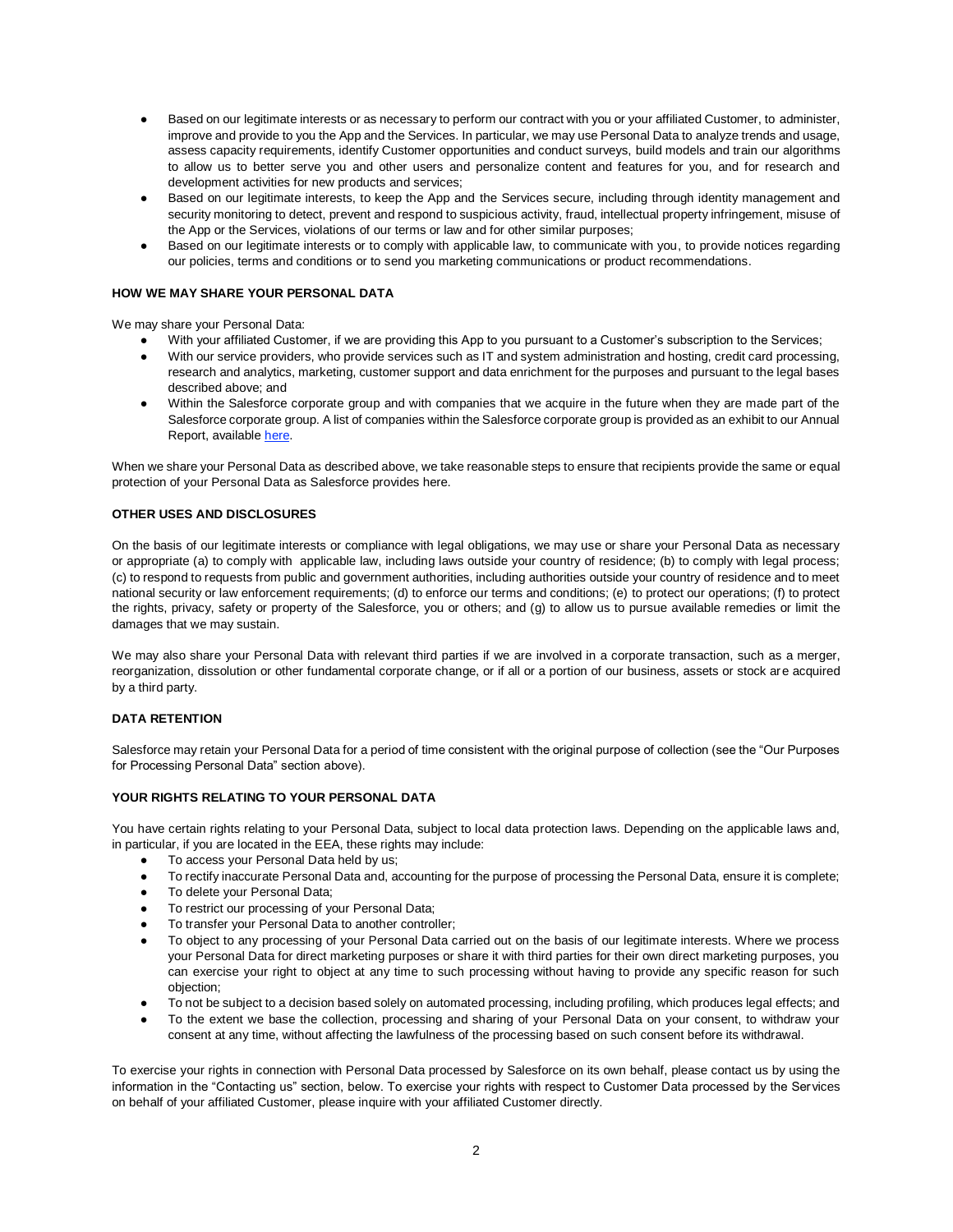Some users may update their user settings, profiles, organization settings and event registrations by logging into the App on their device and editing their settings or profiles.

### **HOW WE SECURE YOUR PERSONAL DATA**

Salesforce takes reasonable and appropriate steps to protect the security of Personal Data against unauthorized or unlawful access, use, destruction, loss, alteration or disclosure. While we follow generally accepted standards to protect Personal Data, no method of storage or transmission is 100% secure.

# **INTERNATIONAL TRANSFER OF PERSONAL DATA**

Your Personal Data may be collected, transferred to and stored by us in the United States and by our affiliates and third-parties which are based in other countries. The addresses of our offices where salesforce.com, inc. and its affiliates are located can be found [here.](https://www.salesforce.com/company/locations/)

Therefore, your Personal Data may be processed outside your jurisdiction and in countries which (a) are not subject to an adequacy decision by the European Commission or your local legislature or regulator, and (b) may not provide for the same level of data protection as your jurisdiction, such as the EEA. In this event, or if we transfer Personal Data to a third party that provides services to us, we will ensure that the recipient of your Personal Data offers an adequate level of protection, for instance by entering into the appropriate agreements and, if required, standard contractual clauses for the transfer of data as approved by the European Commission (Art. 46 GDPR), or we will ask you for your prior consent to such international data transfers.

## **CHANGES TO THIS PRIVACY STATEMENT**

We will update this Privacy Statement from time to time to reflect changes in our practices, technologies, legal requirements and other factors. If we do, we will reflect this in the "Last updated" date at the top of this Privacy Statement.

### **CONTACTING US**

To exercise your rights regarding your Personal Data, or if you have questions regarding this Privacy Statement or our privacy practices, please fill out [this form](https://www.salesforce.com/form/contact/contact-privacy.jsp) or mail us at:

Salesforce Data Protection Officer (Salesforce Privacy Team) Salesforce Tower, 415 Mission Street, 3rd Floor San Francisco, CA 94105 USA

We are committed to working with you to obtain a fair resolution of any complaint or concern about privacy. If, however, you believe that we have not been able to assist with your complaint or concern, and you are located in the EEA, you have the right to lodge a complaint with the competent supervisory authority.

## **CUSTOMER DATA**

Personal Data and other data submitted by or on behalf of a Customer to the Services through the App, excluding Content and Non-SFDC Applications, is considered by Salesforce to be Customer Data. Salesforce does not process Customer Data except as provided in our Master Subscription Agreement, including any applicable Order Forms, with the Customer. We make our template Master Subscription Agreement, Data Processing Addendum and Trust & Compliance Documentation for Salesforce Inbox publicly available [here,](https://www.salesforce.com/content/dam/web/en_us/www/documents/legal/salesforce_MSA.pdf) [here](https://c1.sfdcstatic.com/content/dam/web/en_us/www/documents/legal/Agreements/data-processing-addendum.pdf) and [here.](https://trust.salesforce.com/en/trust-and-compliance-documentation/) Our terms with the Salesforce Customer through whom you are provided access to the App and Services, however, may differ from these templates and a Customer may configure the App and the Services as provided to the Customer's end users, affecting the data accessed or obtained by the App. Please contact the Salesforce Customer through whom you are provided access to the App and the Services for more information about its practices and how Customer Data is processed. We are not responsible for the privacy or data security practices of our Customers, which may differ from those set forth in this Privacy Statement.

Where appropriate, your consent may be requested for the collection of Customer Data from your device to enable certain App features. This Customer Data may include, without limitation:

- Phone numbers, email addresses and other contact information from your device's address book;
- Call or text histories or other telephony log information collected from your device's telephone service or app[s), such as phone numbers, time, date and duration of calls, SMS routing information, and types of calls;
- Scheduling information collected from your device's calendar app(s);
- Facial characteristics and other physical identifiers collected through your device's camera(s);
- Voice recordings collected through your device's microphone(s);
- Social media account data, including your account profile photo, collected from your device's social media app(s); and